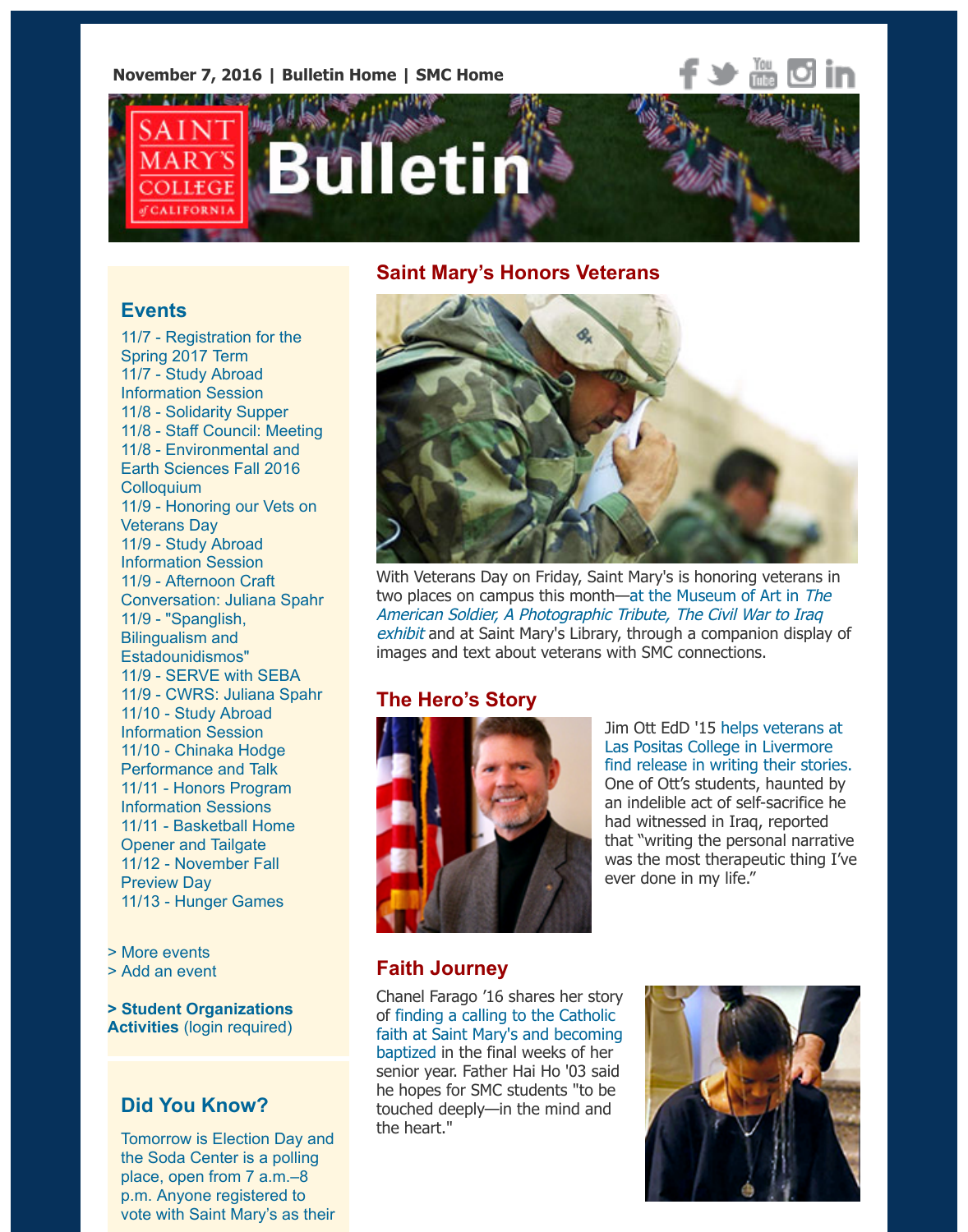address can vote in person at the Soda Center, and anyone voting with a Contra Costa County absentee ballot can drop off their ballot right here at SMC or at any polling place in Contra Costa County. Thanks to Saint Mary's partnership with TurboVote, SMC registered 179 new voters online this year—57 of those registered with the campus as their address.

Do you have a little-known tidbit or story about Saint [Mary's? Send it to](mailto:news@stmarys-ca.edu) **Campus News**.

[> Did You Know Archive](http://www.stmarys-ca.edu/smc-bulletin/did-you-know-0?utm_source=Bulletin&utm_medium=email&utm_content=sidebar_test&utm_campaign=11-07-2016)

#### **Lasallian Reflections**



For the week of **[Nov. 7.](http://www.stmarys-ca.edu/living-lasallian/lasallian-reflections?utm_source=Bulletin&utm_medium=email&utm_content=sidebar_test&utm_campaign=11-07-2016)**

**[Learn how to submit](http://www.stmarys-ca.edu/smc-bulletin/faqs?utm_source=Bulletin&utm_medium=email&utm_content=sidebar_test&utm_campaign=11-07-2016) Events and Announcements**.

#### **Women Leaders Talk Workplace Empowerment**



SEBA's Women in Leadership panel, moderated by PwC Diversity and Inclusion Leader Moire Rasmussen, [focused on empowering women](http://www.stmarys-ca.edu/women-leaders-talk-workplace-empowerment?utm_source=Bulletin&utm_medium=email&utm_content=feature_test&utm_campaign=11-07-2016) leaders last Thursday. Panelists discussed raising the number of female Fortune 500 CEOs from 5 percent to 50 percent. "We need to

create a sisterhood to support other women," said Kaiser Permanente's Donna Uchida. The other panelists were Tiffin Groff MBA '03 from Peet's Coffee & Tea, and Amy Vernetti '90 from Google. (Left to right) Uchida, Groff, Vernetti, Kris Snow EMBA '90 of Cisco Systems, SEBA Dean Zhan Li, and Rasmussen.

#### **View**



Justin Howard '19, Hannah Keihl '19, and Miguel Angeles '17 (l to r) performed as Sir Andrew Aguecheek, Fabian, and Sir Toby Belch in Shakespeare's Twelfth Night over the weekend. The production conjured the play's setting of Illyria as a glamorous fantasy of 1920s Hollywood and overflowed with music and song.

#### **SMC in the News**

[• Academy of American Poets marks National Park Service](http://www.stmarys-ca.edu/academy-of-american-poets-marks-national-park-service-centennial-with-brenda-hillman-poem?utm_source=Bulletin&utm_medium=email&utm_content=feature_test&utm_campaign=11-07-2016) Centennial with Brenda Hillman poem. • Fortune [corporate social responsibility commentary features](http://www.stmarys-ca.edu/fortune-corporate-social-responsibility-commentary-features-sebas-jim-hawley?utm_source=Bulletin&utm_medium=email&utm_content=feature_test&utm_campaign=11-07-2016) SEBA's Jim Hawley.

#### **Go Gaels**

#### **Gaels Collect Six Wins on Day Two at Bronco Invite**

The Saint Mary's women's tennis team once again put together a [solid day of action, as the team added six more wins at the Bronco](http://www.smcgaels.com/ViewArticle.dbml?DB_OEM_ID=21400&ATCLID=211277102) Invitational on Saturday.



- • [Schedule](http://www.smcgaels.com/main/Schedule.dbml)
- • [Blog](http://smcgaels.wordpress.com/)
- • [SMC Gaels](http://www.smcgaels.com/)
- • [SMC Gaels on Twitter](https://twitter.com/smcgaels)

#### **Religious Services**

- Sunday Mass in the Chapel is at 11 a.m. and 8 p.m.
- Daily Mass takes place Mon.-Thurs., 5:15 p.m., and Fri. at 7 a.m.
- Sacrament of Reconciliation is Sun., 7-7:45 p.m., or by appt.